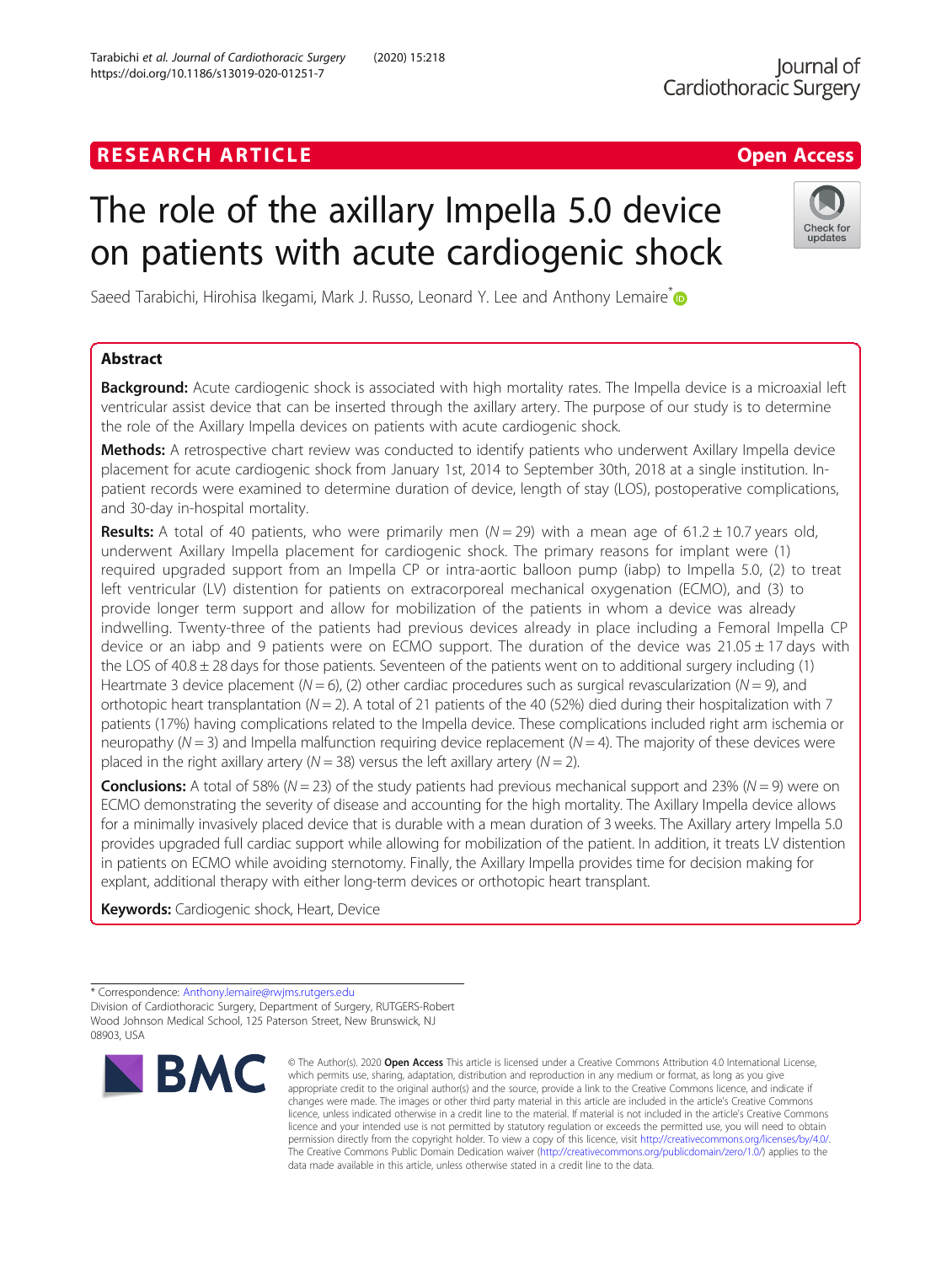## <span id="page-1-0"></span>Introduction

Cardiogenic shock (CS) is commonly defined as a physiologic state in which cardiac function is inadequate to perfuse the tissues. If CS is not rapidly recognized and treated, tissue hypoperfusion can quickly lead to organ dysfunction and patient death [\[1](#page-3-0)]. The initial management of CS is medical therapy however when this fails mechanical support is often required. Although CS is often an acute issue, patients with heart failure often have a chronic condition that may warrant mechanical support. Heart failure is a critical problem and continues to rise in incidence as the population in developed countries continues to grow older. In the United States, heart failure has been identified as a growing epidemic affecting over 5 million Americans and 23 million throughout the world [\[2\]](#page-3-0).

The Impella left ventricular assist device (Abiomed, Danvers, MA), Impella, is increasingly being used for mechanical circulatory support for acute CS [\[3](#page-4-0)]. It is rapidly deployed and improves heart function in patients with acute CS but also for patients with chronic heart failure. They have proven to be safe, and effective at improving hemodynamic parameters when the heart is

acutely decompensated [\[4](#page-4-0)]. The devices can be inserted with multiple approaches but also with different types of operators. The purpose of our study is to determine the role of the axillary Impella devices on patients with acute CS and chronic heart failure.

## **Methods**

This is a retrospective review of consecutive patients that had an axillary Impella placed at a single academic institution. A retrospective chart review was conducted to identify all patients who underwent axillary Impella device placement for acute CS and chronic heart failure from January 1st, 2014 to September 30th, 2018 at a single institution. In-patient records were then individually examined in a chart review to assess both patient demographic information, as well as outcome. The primary outcome variable is 30-day hospital mortality rate. Secondary variables include duration of device placement, length of stay, indications for device use, post-operative complications, and ultimate outcome. The axillary Impella devices that were implanted primarily consisted of ABIOMED Impella CP or Impella 5.0.

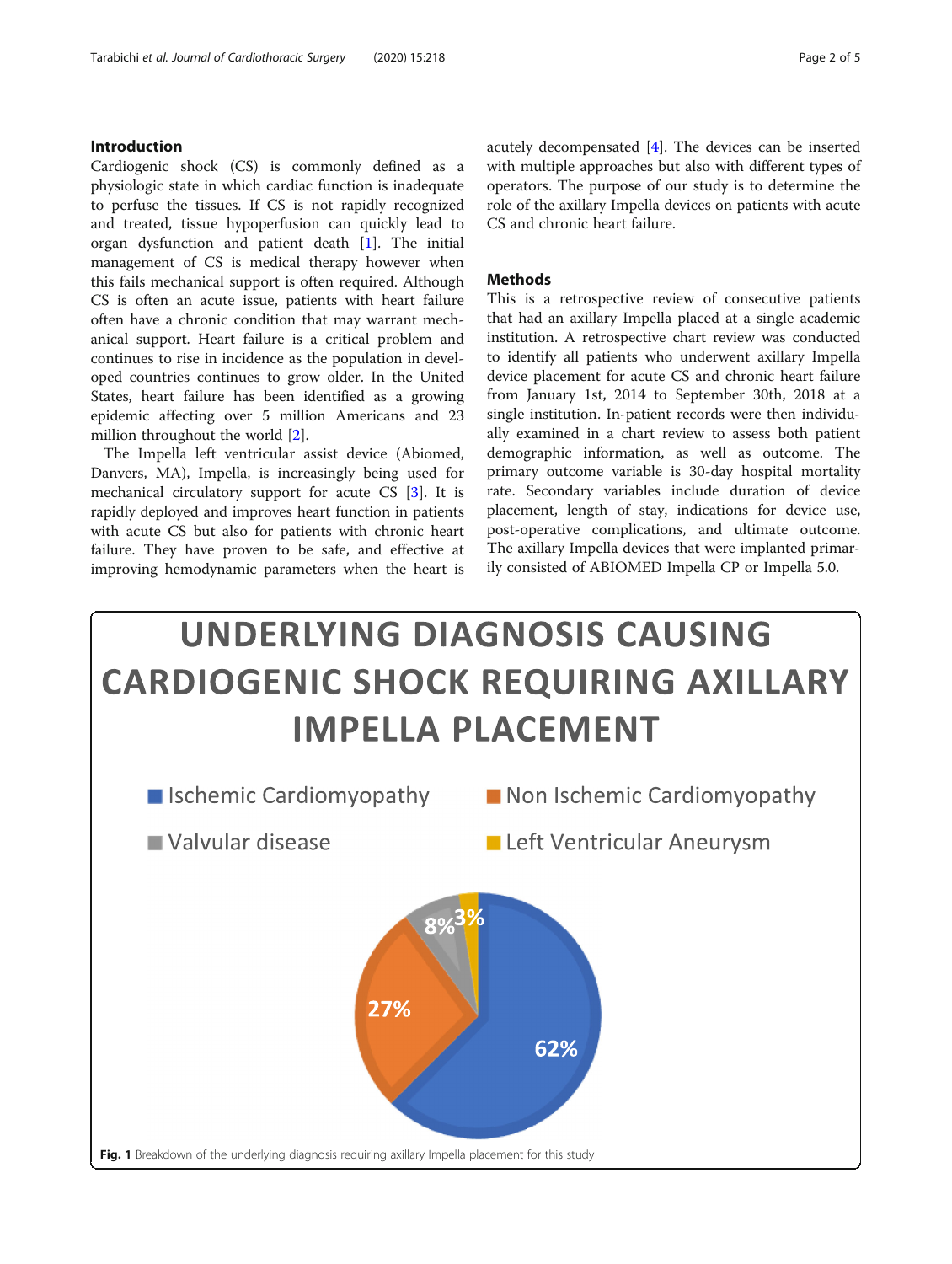<span id="page-2-0"></span>Table 1 Outcomes of patients who underwent axillary Impella placement showing average length of stay as well as duration of Impella device usage

| Outcome                          | Number of patients | Average hospital length of stay  | Average number of days with axillary impella |
|----------------------------------|--------------------|----------------------------------|----------------------------------------------|
| Longer term LVAD placement       |                    | 66.8 days (STDV = $30.1$ days)   | 26.6 days (STDV = 19.57 days)                |
| Recovery after revascularization | 8                  | $37.75$ days (STDEV = 16.6 days) | 16.75 days (STDEV = $6.67$ days)             |
| Valve replacement                |                    | 74.6 days (STDEV = $33.5$ days)  | 47.3 days (STDEV = 37.84 days)               |
| Orthotopic heart transplant      |                    | 43 days (STDEV = $4.24$ days)    | 29.5 days (STDEV = $0.7$ days)               |

## Results

A total of 40 patients were identified who had the axillary Impella device inserted from January 1st, 2014 to September 30th, 2018. The patients were primarily men ( $N = 29$ ), with a mean age of  $61.2 \pm 10.7$  years old. The majority of these devices were placed in the right axillary artery  $(N = 38, 95%)$  and the remaining were placed in the left axillary artery  $(N = 2)$ . The main indication for placement was cardiogenic shock secondary to ischemic cardiomyopathy in 62.5% of patients  $(N = 25)$ . Other indications included non-ischemic cardiomyopathy, valvular disease, and a left ventricular aneurysm (see Fig. [1\)](#page-1-0).

A large proportion of patients in the study had assist devices that were already placed prior to having the axillary Impella inserted. Twenty-three of the patients (57.5%) had a femoral Impella CP device or intra-aortic balloon pump (IABP) previously. In these patients the Impella 5.0 placed through the axillary artery served as an upgrade to the Impella CP or the IABP. A total of 9 (22%) patients were on extracorporeal membrane oxygenation (ECMO) support prior to Impella placement. The axillary Impella in these ECMO patients provided multiple benefits. First, the Impella prevents left ventricular distention, which is one of the more common problems with ECMO support. Second, the Impella 5.0 allows for a transition for these patients off full Venous-Arterial (VA) ECMO support to a device that provides 5 l of flow and avoids the well-known risk of longer term ECMO. The Impella device requires less anticoagulation than ECMO and allows for patient mobilization not possible with VA ECMO.

These findings suggest that the patients that were getting the axillary Impella were very critically ill with a mean STS score of > 8%. Furthermore, it shows that the axillary Impella is often not a device placed emergently and quickly. It requires a cutdown to the artery and anastomosis of the axillary artery to an 8- or 10- mm graft. This makes the axillary impella more distinct from the Impella CP and Impella LD. The Impella CP is more often placed by Interventional Cardiologists during percutaneous coronary intervention (PCI) or acute cardiogenic shock. Similarly, the Impella LD is placed centrally through a graft sewn to the ascending aorta as a mechanism to provide additional support or assist with coming off cardiopulmonary bypass.

The mean duration of the device was  $21.05 \pm 17$  days with the length of stay (LOS) of  $40.8 \pm 28$  days for those patients. Seventeen of the patients (42.5%) went on to additional surgery (See Table 1) including: (1) Longer term left ventricular assist device (LVAD) (Heartmate 2, 3, Heartware) placement  $(N = 6)$ , (2) Surgical revascularization  $(N = 8)$ , (3) Valve replacement  $(N = 3)$ , and (4) orthotopic heart transplantation  $(N = 2)$ . A total of 21 patients (52%) died during their hospitalization with 9 patients (22.5%) having complications related to the Impella device. Only 1 patient out of the 9 which suffered device related complications suffered mortality. See Table 2 for a list of Impella related complications.

## **Discussion**

Minimally invasive cardiac surgery is becoming more prevalent in the treatment of patients with heart failure or acute CS [\[5](#page-4-0), [6\]](#page-4-0). Many of these patients have multiple co-morbidities that limits them from undergoing complex procedures. The axillary Impella provides an option for a left ventricular assist device that can be placed through a minimally invasive approach. The Impella provides multiple opportunities for treatment including left ventricular unloading, as compared with increased afterload in ECMO therapy and it benefits as a bridge to recovery or destination therapy. These findings have been supported by multiple studies that has compared the use of VA ECMO with Impella and VA ECMO

Table 2 List showing all Impella related complications during study time period. One of nine patients who had Impella complications suffered mortality

| Impella related complications ( $N = 9$ )                | Mortality |  |
|----------------------------------------------------------|-----------|--|
| Accidental Impella dislodgement                          |           |  |
| Impella malfunction requiring explant                    | <b>No</b> |  |
| Axillary exploration for hematoma                        |           |  |
| Impella malfunction requiring reinsert                   | <b>No</b> |  |
| Impella malfunction requiring reinsert                   | No        |  |
| Limb ischemia requiring axillary artery<br>decompression | Yes       |  |
| Brachioplexopathy                                        | No        |  |
| Acute limb ischemia requiring<br>embolectomy             |           |  |
| Impella malfunction requiring reinsertion                | Νo        |  |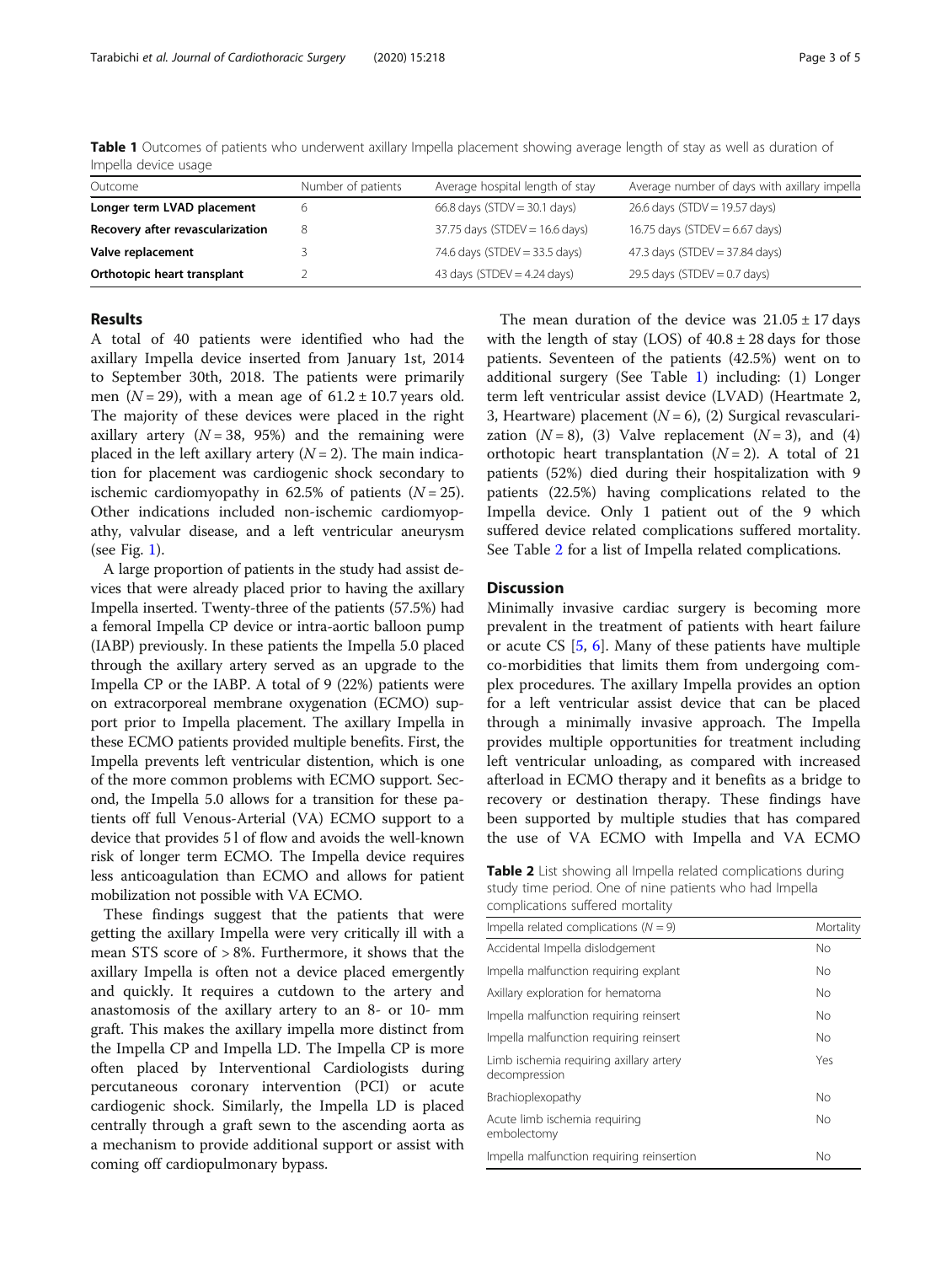<span id="page-3-0"></span>patients alone [[7,](#page-4-0) [8](#page-4-0)]. In patients with cardiogenic shock, the "ECPELLA" (ECMO and Impella) was associated with significant decreases in central venous pressure, pulmonary pressures and vasoactive medication requirements as compared to on VA ECMO [[7,](#page-4-0) [8](#page-4-0)]. In addition, the use of ECPELLA was associated with greater ECMO weaning and bridging to permanent therapies [[9\]](#page-4-0).

There has been a growth of minimally invasive surgical procedures demonstrated by increasingly popular approaches including partial sternotomy, right or left thoracotomies, robotic and transcatheter approaches [[10](#page-4-0)–[12](#page-4-0)]. The Impella 5.0 provides upgraded full cardiac support (> 5 l of flow) for patients suffering from acute decompensated heart failure and cardiogenic shock. The device does not require a median sternotomy to insert and provides additional mechanical support than other devices that are placed percutaneously. The axillary Impella is an excellent option for those cardiac surgery patients, on previously placed mechanical support, who require escalation of support. A majority of patients within our dataset (58%  $(N = 23)$ ) were upgraded from previous mechanical support. Twenty-three percent  $(N = 9)$  were on ECMO demonstrating the severity of disease and accounting for the high mortality. Although the Impella does not serve as a permanent solution for CS, the Impella via the minimally invasive approach allows for mechanical support that is well tolerated in even the sickest heart failure patients.

The most significant benefit to the full cardiac support provided by axillary Impella 5.0 is the ability to provide the patient with valuable extra time for decision making. It allows the medical team to plan for additional therapy with either long-term devices or orthotopic heart transplant as demonstrated by the numerous patients that went on to additional procedures in our dataset (See Table [1\)](#page-2-0). In extreme cases where multi system organ failure require specialized testing or studies, an Impella device may allow for more stable transportation of a patient to hospital facilities. The Impella 5.0 device may also be placed via a superficial femoral artery cutdown, however concerns for wound complications from groin incision and the lack of mobility limits its' use. The incidence of wound complications from groin cutdowns in vascular surgery vary but may range from 2.1 to 22.8% [[13](#page-4-0)–[15](#page-4-0)]. Furthermore, the incidence of access related complications to the superficial femoral artery have been reportedly as high as 11% [\[16](#page-4-0)] this high incidence is not seen with axillary artery cutdown. For patients who are diabetic or obese, infectious complications of a groin cutdown are a significant concern. Surgical division of lymphatic channels within the groin also pose a problem for limb lymphedema and seroma formation.

The axillary artery provides a target closer to the aortic arch in which a larger Impella device may be implanted without the significant morbidity of extremity lymphedema, groin wound infection, or seroma. We have shown that complications specifically related to the axilla were limited to 4 out of the 40 patients that were monitored. Brachioplexopathy and acute extremity limb ischemia carry a significant morbidity. Furthermore, we were able to demonstrate that the axillary Impella allows for a minimally invasive placed device that is capable of providing full cardiac support.

## Conclusion

Although, the disease burden for patients requiring increased support with axillary Impella is exceedingly high, nearly half the patients who had the Impella placed, survived their hospitalization. It is demonstrably durable with a mean duration of 3 weeks. The Impella related complication rate was 22.5%, which is not insignificant, but only 1 of those 9 patients with complications suffered a mortality. There were no wound infection complications associated with axillary artery exposure for Impella 5.0 placement. Taken together, the findings from this study suggest the axillary Impella to be the overall superior approach in patients requiring temporary advanced mechanical support.

#### Abbreviations

CS: Cardiogenic Shock; IABP: intra-aortic balloon pump; ECMO: Extracorporeal Membrane Oxygenation; VA: Venous Arterial; LVAD: Left ventricular assist device; PCI: Percutaneous Coronary Intervention

## Acknowledgements

NA

#### Authors' contributions

ST: Data collection, HI: Data collection, MR: Paper Writing, LL: Statistics, AL: Paper writing. The author(s) read and approved the final manuscript.

#### Funding

There was no funding.

#### Availability of data and materials

The dataset for the study are available from the Corresponding author upon request.

#### Ethics approval and consent to participate NA

## Consent for publication

All authors agree to publication.

#### Competing interests

No financial interest.

#### Received: 27 April 2020 Accepted: 21 July 2020 Published online: 14 August 2020

## References

- 1. Tewelde SZ, Liu SS, Winters ME. Cardiogenic shock. Cardiol Clin. 2018; 36(1):53–61.
- 2. Heidenreich PA, Albert NM, Allen LA, Bluemke DA, Butler J, Fonarow GC, et al. Forecasting the impact of heart failure in the United States: a policy statement from the American Heart Association. Circ Heart Fail. 2013;6(3):606–19.